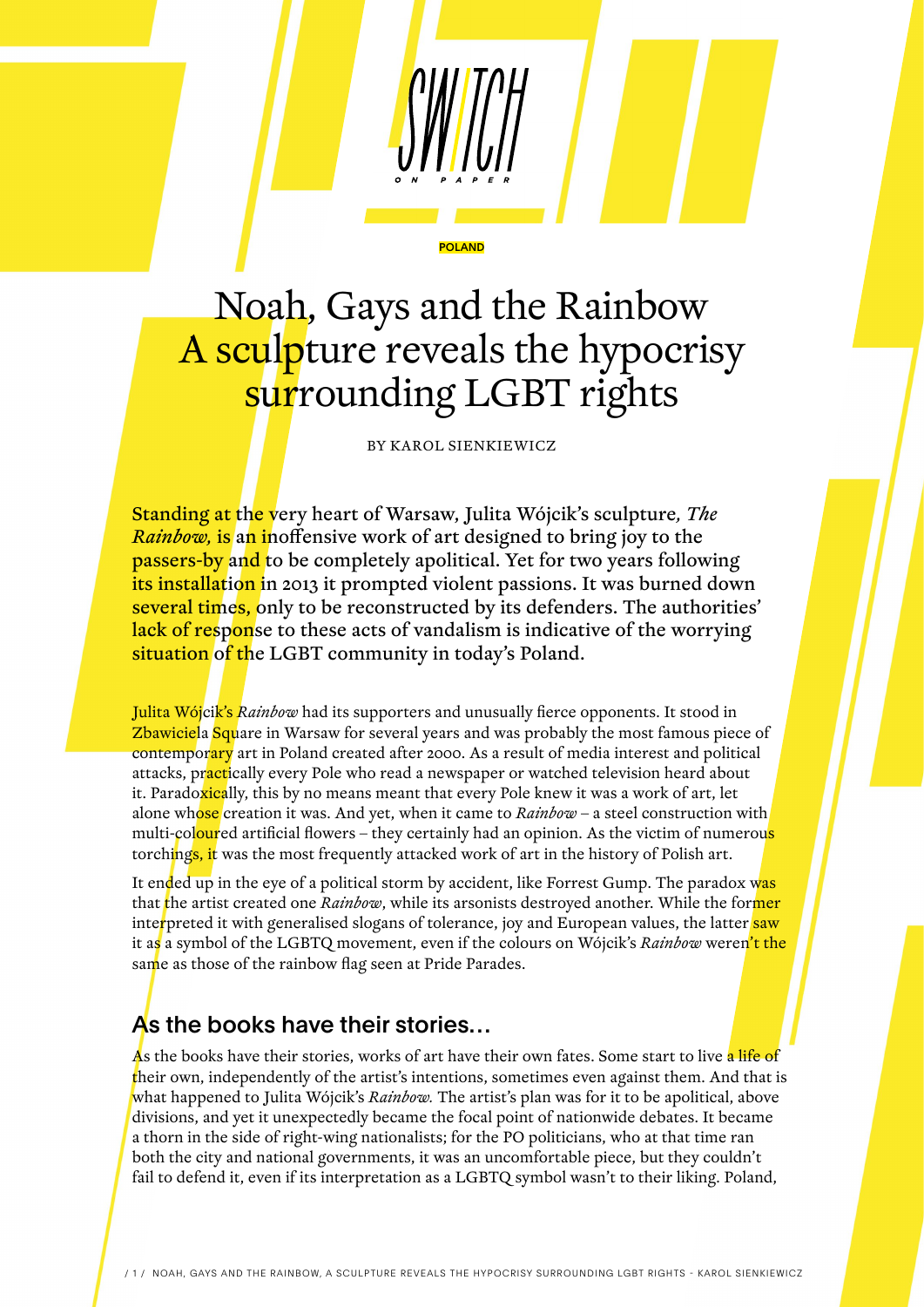whether under the governments of PiS or PO, or even – earlier on – the post-Communist Left, was and continues to be in the rear-guard of countries fighting discrimination. In terms of the rights of LGTBQ people, our country is Europe's backwater.

Meanwhile, tensions over *Rainbow* grew and grew, and it was impossible to remain indifferent. One could only love it or hate it. Events gathered pace when *Rainbow* burnt down spectacularly on Polish Independence Day, 11 November 2013. For some, this was the symbolic triumph of Polishness over the values allegedly imposed on Poland by the so-called decaying West, a symbol of Poland rising from her knees, a Poland independent of gays and lesbians. For others – a reason to mourn. Overnight, *Rainbow* was smothered in a layer of political correctness. Because it was the Adam Mickiewicz Institute behind Julita Wójcik's work, and it had previously stood in Brussels to commemorate the Polish presidency of the European Union.

From an unexceptional piece of art, *Rainbow* was transformed into an object of interest for anthropologists. It certainly ceased to be a piece whose meaning was defined by the artist in her commentary. The nationalists who despised it were right about one thing: the Warsaw *Rainbow* was first and foremost "homo" – if only because they destroyed it as such.

It all started in Wigry in the Suwalki region in 2010. For decades, in beautiful natural surroundings, a former Camaldolese monastery housed a centre for creative works. After 1989, it became a peculiar relic of Communism. In its final years, under the guidance of the artist and skilful curator Agnieszka Tarasiuk, it was a relatively dynamic place, where artists gladly came to work, often involving the local community.

# For the Wigry cycle Flower Power...

For the Wigry cycle *Flower Power*, in which most installations were created from live plants, Julita Wójcik – inspired by cemetery wreaths – used artificial, multi-coloured flowers to decorate the arc she designed, linking the ground and the wall of the monastery. Throug<mark>h</mark> a joint effort, with the help of volunteers (the Benedictine motto *ora et labora* springs to mind), a "symbol of joy" was created. A scene from the Book of Genesis, in which God paints a r<mark>a</mark>inbow in the sky after the flood, as well as an extract from a poem by Maria Konop<mark>nicka</mark> about a "seven-coloured stripe" painted on "that little cloud" was used to interpret th<mark>e work.</mark>

The fate of the centre for creative work was, however, already sealed, although its closure was postponed from time to time. The Church took over the buildings. Today you can organise a school prom there or sleep in the "Papal apartments".

When, on 11th November 2013, Julita Wójcik's *Rainbow* was set alight during the Independence March in Warsaw, and the PiS MP Bartosz Kownacki celebrated on Facebook that the "homo rainbow was burning", Paweł Potoroczyn, the Director of the Adam Mickiewicz Institute, responded with his characteristic eloquence, saying: "You,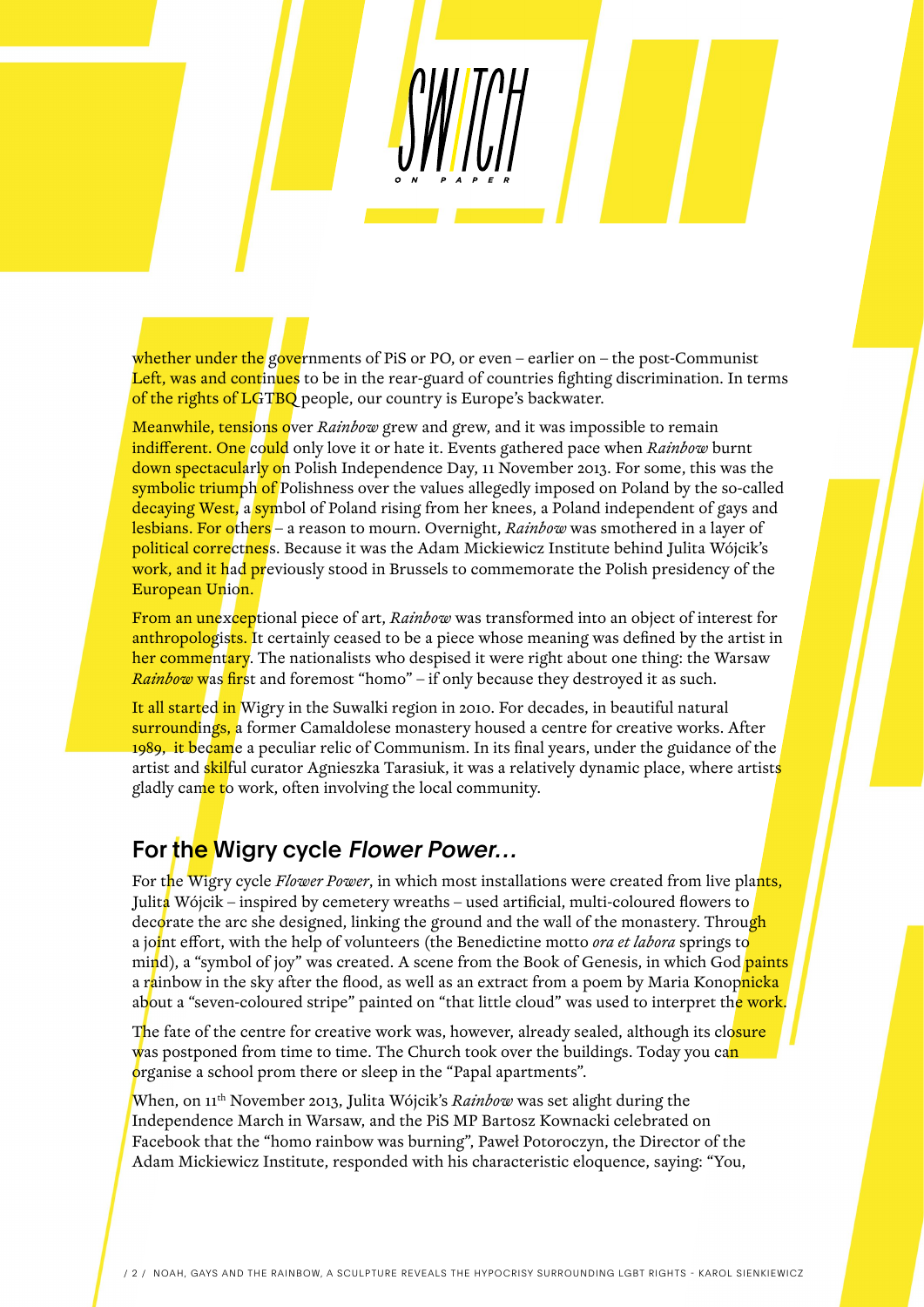sir, are an idiot." He then immediately recalled that after all, *Rainbow* "first came to life at the monastery in Wigry". And "it was very beautiful". It seemed nothing coming from the Suwalki region could ever be "homo".

The Adam Mickiewicz Institute is a state body responsible for promoting Polish culture abroad. It has a relatively large budget and there was a time when it was often said that the promotion of Polish culture abroad was doing much better than Polish culture within the country. It was indeed easier to organise something in Tokyo than on the banks of the Vistula.

But the Adam Mickiewicz Institute is also an institute in which culture is supposed to align with the country's official politics, and of course, not everything can fit in that kind of pairing. The Institute worked enthusiastically to give an artistic frame to political events, particularly during the first Polish presidency of the European Union in 2011. Polish cultural institutes received a significant financial injection for projects abroad (for instance the American exhibitions of Alina Szapocznikow, organised by the Museum of Modern Art in New York) – not all of them a resounding artistic success.

Among the many programmes, the six pillars of the presidency and events in various major global cities, a particular emphasis was placed on events held in Brussels. Among others, there was a major overview exhibition of Polish art and a cycle of artistic projects in public spaces under the shared title, *Fossils and Gardens.* Of the initially planned six works, later reduced to four, three ultimately saw the light of day: *Double layer* by Dominik Lejman, *Spectre: Romantic Post-Vandalism* by Maurycy Gomulicki, and Julita Wójcik's *Rainbow*.

Only Gomulicki's work had any elements of criticism. By smashing some windows in a building designated for demolition, the artist created an image on its façade. Except that rather than the initially planned skull, the empty windows created the less controversial logo of Bauhaus, the pre-war school of architecture and design that spread ideas of modernism. Dominik Lejman produced a projection in his typical style. And in September 2011, for the first time in the shape of a complete arch, *Rainbow* was erected in front of the European Parliament building. The flowers were created earlier on in the summer, in Sopot. "Together let's make a rainbow for Brussels," encouraged the artist. What was created was a kind of flowery welcoming gate. According to the press release, Wójcik's work "brought joy" to the EU civil servants.

At that point, no one yet saw *Rainbow* as a symbol of the LGBTQ movement, partly because no one would expect anything of the sort from Poland.

It was David Černý who spoke more truth about our country in Brussels during the first Czech presidency of the European Union in 2009, when he installed his monumental work *Entropa* in the headquarters of the European Council. *Entropa* resembled an enlarged model-making kit. Rather than parts of an aeroplane or ship, it was made up of outline maps of the twenty-seven EU Member States, each with an image, object or scene illustrating a stereotype about that country. Černý said he was inspired by the humour of Monty Python.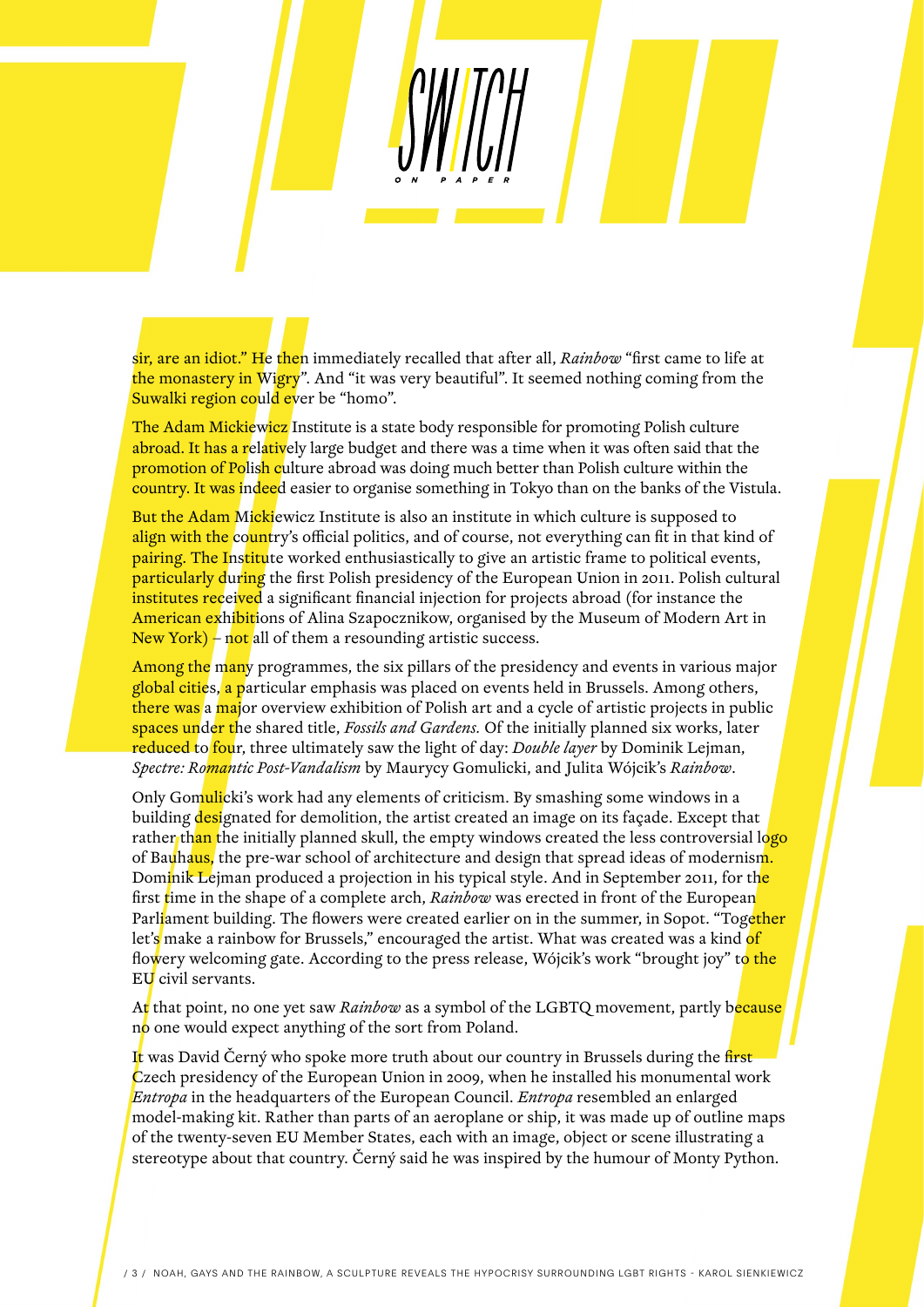## Some countries got it worse than others.

Some countries got it worse than others. While Belgium's symbol was pralines and Denmark was built of Lego bricks, the layout of the German motorways formed a shape dangerously reminiscent of a swastika, and Poland was represented by priests erecting a rainbow flag on a potato field, in a pose mirroring the famous photograph from the end of the Second World War of American soldiers raising the flag on Iwo Jima island. (Curiously, Černý also anticipated Brexit – the notoriously Eurosceptic United Kingdom was left out of his jigsaw puzzle).

It would be hard to find a more pertinent caricature of Poland. The issue of LGBTQ rights was a hot potato during the years of the PO governments, and to be on the safe side, any legislative attempts to regulate civil partnerships ended up in the parliamentary freezer. When it came to social attitudes, the party wanting to present itself as distinctly pro-European revealed its conservative nature. The priests also constituted an accurate irony of Poland – the Catholic Church, the most powerful political force in the country, aspires to limit the rights of LGBTQ people, despite the fact that the priests themselves sometimes speak of a "gay lobby" in the Church. The potatoes topped off the picture – when in 2006 the German paper *Tageszeitung* compared President Lech Kaczyńszki to a potato, even the Polish diplomatic service issued an official complaint. Polish prosecutors investigated the matter, but Germany refused to apologise.

In summer 2010, Černý's work came to Poland, to the National Museum in Warsaw, which at the time was briefly under the direction of Piotr Piotrowski, who tried to bring to life the concept of a critic<mark>al m</mark>useum. In Piotrowski's view, a critical museum is one that actively participates i<mark>n</mark> current debates and reflects the complexity of society. At the forefront of this programme, in the Director's own opinion, was the *Ars Homo Erotica* exhibition, curated by Paweł Leszkowicz. The exhibition showed a homoerotic perspective in art (and on art) from Antiquity to the present day, and coincided with EuroPride taking place in Warsaw at the same time.

While the hurriedly prepared exhibition had many weaknesses, it was an unprecedented event, the likes of which will not be seen again in Polish museology for quite some time. "If I were being mean," wrote Bogusław Deptuła on the pages of *Dwutygodnik*, "I'd say this about the exhibition: it doesn't matter what it's like, what matters is that it exists." There was a lot of truth in this. A major Polish museum organising an exhibition of queer art was a watershed. And to open the exhibition, in the entrance hall, a fragment from Černý's *Entropa* was displayed – the caricature of Poland.

*Ars Homo Erotica* wasn't as controversial as might have been expected – or at least there were no protests in front of the National Museum. But thanks to some Members' parliamentary questions, it did end up on the agenda in the Parliament, a few months before even opening. The PiS MP Stanisław Pięta wanted to know why Piotr Piotrowski was restricting himself to homosexuality and "thus discriminating against the art of necrophiles, paedophiles and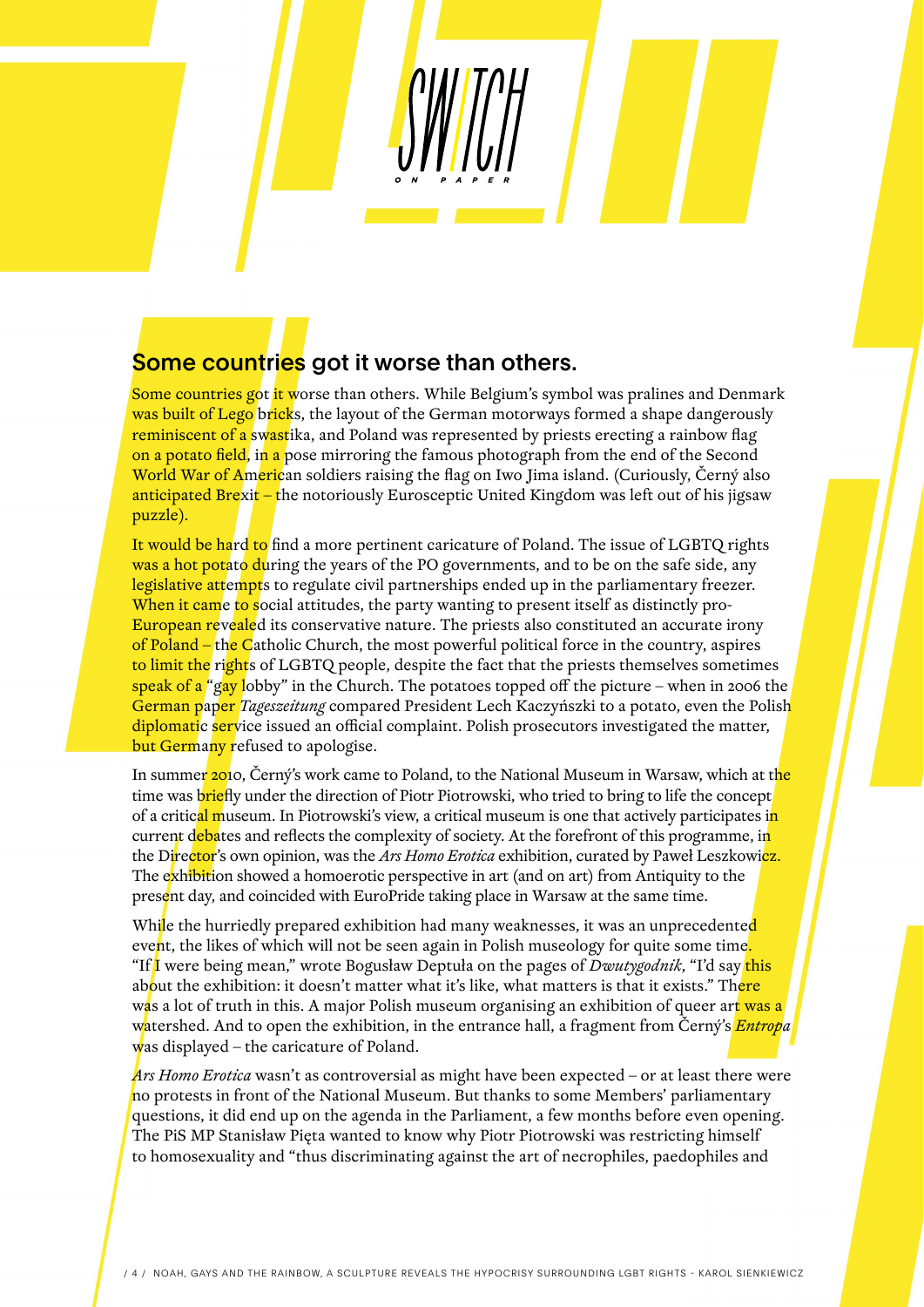zoophiles". The Minister of Culture himself, Bogdan Zdrojewski, defended the exhibition, saying it exemplified the concept of a critical museum.

### The cultural programme of the Polish presidency...

The cultural programme of the Polish presidency paled in comparison to the Czech *Entropa*, even if it was prepared with great passion. One could have got the impression, as with many Adam Mickiewicz Institute initiatives, that it enjoyed most popularity in Poland – at least that was the suggestion in the Polish press. All of the projects, both good and bad, including all the workshops held across European capitals in which the motto of the cultural presidency, *I Culture*, was sewn out of rags (even Minister Zdrojewski sat down at the sewing machine), were heralded a success, and the presidency was brought to an end with a summary exhibition in the Zacheta National Gallery of Art in Warsaw. Finally, in June 2012, as a kind of monument to the whole enterprise, *Rainbow* was recreated and erected in Plac Zbawiciela in Warsaw, not far from the Institute's headquarters.

And whatever might be said about it, whichever book of the Bible was cited, *Rainbow* was a shambles. The flowery arch wasn't an arch at all, but a polygon built out of several straight segments. Furthermore, the puny dimensions of the angular creation didn't fit with the architectural qualities of Plac Zbawiciela. The artificial flowers added to the kitsch impression. A few elegant photographs were nonetheless taken for promotion purposes. Officially, *Rainbow* was supposed to be beautiful and officially, it was. But erecting an inflammable installation in the middle of one of the most vibrant and hipster places in Warsaw was inevitably going to end in mischief.

In summer 2012, when the European football championship was being held in Poland and Ukraine, tipsy daredevils clambering over the construction to the other side of the *Rainbow* became part of the square's nocturnal landscape. The patrons of the bar Plan B and the wine connoisseurs of Charlotte mused about when someone would check if *Rainbow's* flowers were as inflammable as they seemed. Foreigners wondered if they had accidentally ended up in the gay district – for them, *Rainbow* could mean only one thing. Thanks to Wójcik's work, from the perspective of Zbawiciela Square Poland looked remarkably European.

It didn't take long for the fires to start. *Rainbow* was already in flames for the first time in October 2012. The Director of the Adam Mickiewicz Institute, Paweł Potoroczyn, issued an effusive appeal written in blank verse, full of direct addresses to the "vandal" and "imbecile". What, in Potoroczyn's view, had been destroyed? A work of art paid for with our taxes, "the work of thousands of volunteers – unemployed, poor, disabled and disadvantaged women, men and children, who had given up their time and energy to bring joy to others,", "an object that brought smiles to the faces of thousands of Warsaw residents, visitors and even football fans". "You, you imbecile, have destroyed the sign of Covenant," raged Potoroczyn. Clearly, he too interpreted *Rainbow* biblically.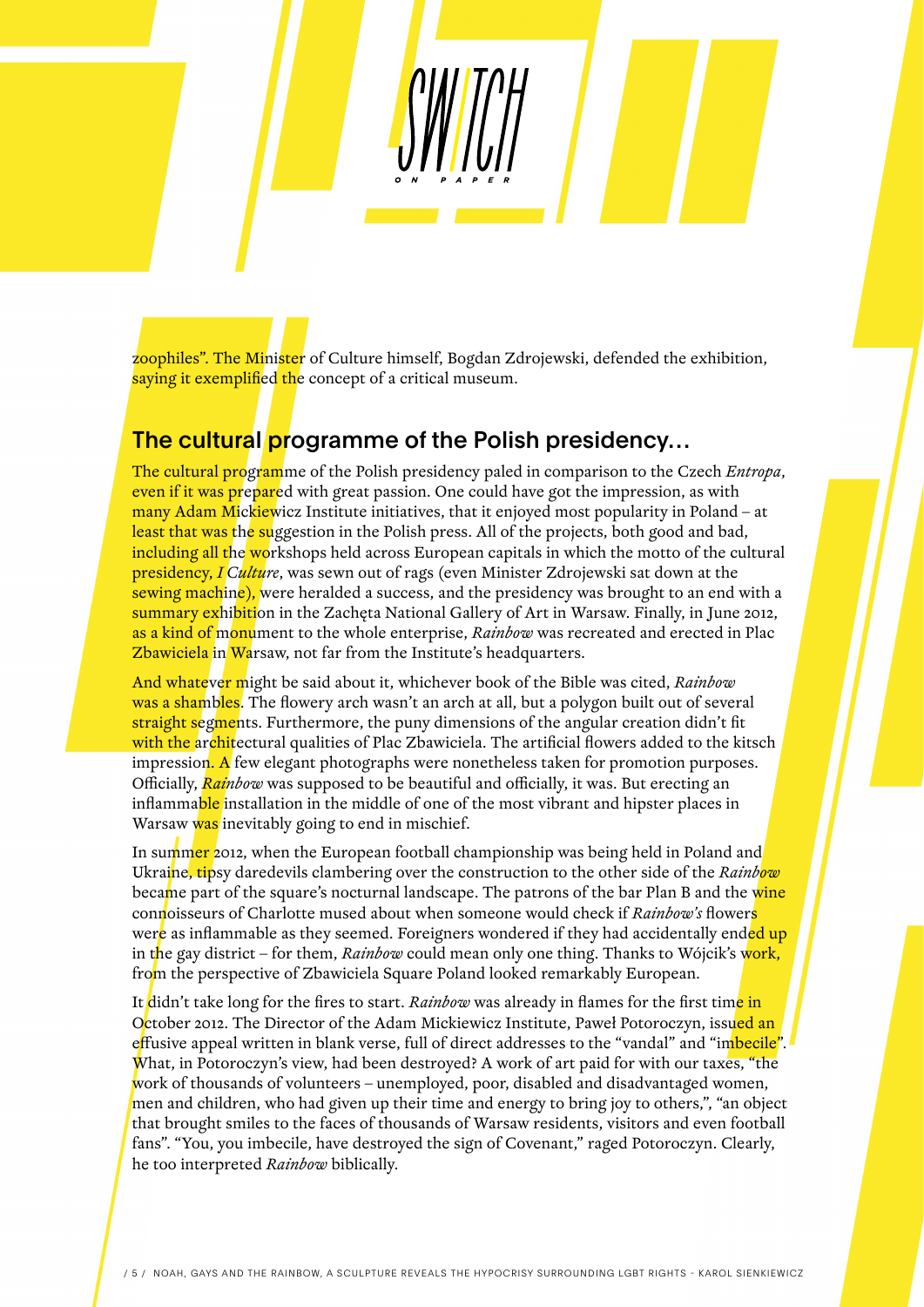Potoroczyn also boldly declared that *Rainbow "*fitted seamlessly into our city from the very first day". Except that before Wójcik's work became victim of the arson attacks, it was supposed to be a temporary project commemorating the Polish presidency of the European Union (– rather unsuccessful politically, but, as usual in the rhetoric of the Adam Mickiewicz Institute, an artistic triumph). At one point, however, and not without the support of the "Gazeta Stołeczna" newspaper, it was decided that *Rainbow* would be a second palm tree. And every now and then there was a new search for volunteers willing to sacrifice their unpaid man-hours for the art of Julita Wójcik. They threaded paper flowers onto wires, a bit like the marmot with the silver foil in the old Milka chocolate advert.

Joanna Rajkowska's artificial palm tree, entitled *Greetings from Jerusalem Avenue* and placed on the De Gaulle roundabout, was light years away from Julita Wójcik's *Rainbow*. While *Rainbow* ornamented Polish foreign policy, the palm tree stuck in the throat of the authorities from the outset, and even the people of Warsaw didn't like it. The palm tree, both the most striking and successful public work of art in the capital, had to work to earn its approval. Rajkowska's intention was for it to recall the city's Jewish past, immortalised in the name of the street on which it was placed. At the same time it became a sort of symbol of diversity and consent for otherness. The palm itself was different, it was a foreign creature.

Rajkowska exploited the palm tree to support various political objectives. When the nurses went on strike in 2007, she put a nurse's cap on top of the tree in a sign of solidarity. On the opening day of Euro 2012, to support the protests against the holding of the football championship, she scattered leaves from it – unfortunately not all of them, so the sign went unnoticed, and the protestors themselves disappeared in the overwhelming crowd of excited football fans.

### In comparison to the palm tree, Rainbow was devoid of significance...

In comparison to the palm tree, *Rainbow* was devoid of significance and left unconstrained by the artist. Indeed, despite the association with the symbol of gay and lesbian emancipation, Wójcik wanted *Rainbow* to be "free from social and political engagement". *Rainbow* was "supposed to just be beautiful," she claimed. That's why it was possible to ascribe it different meanings, as the need arose. In Wigry – a joyful work resulting from a t<mark>e</mark>am effort, in Brussels – a Europhile's rainbow, in Warsaw – an undefined "symbol o<mark>f the</mark> Covenant", bringing joy to locals and visitors. Paradoxically, the first fires did it quite a lot of good. In its half-burnt state, with the blackened metalwork exposed beneath the external junk, it better reflected the truth about Poland and revealed the tensions relating to the rainbow as a symbol. Because what covenant are we actually talking about here, what equal rights, what tolerance? Laughter from the audience.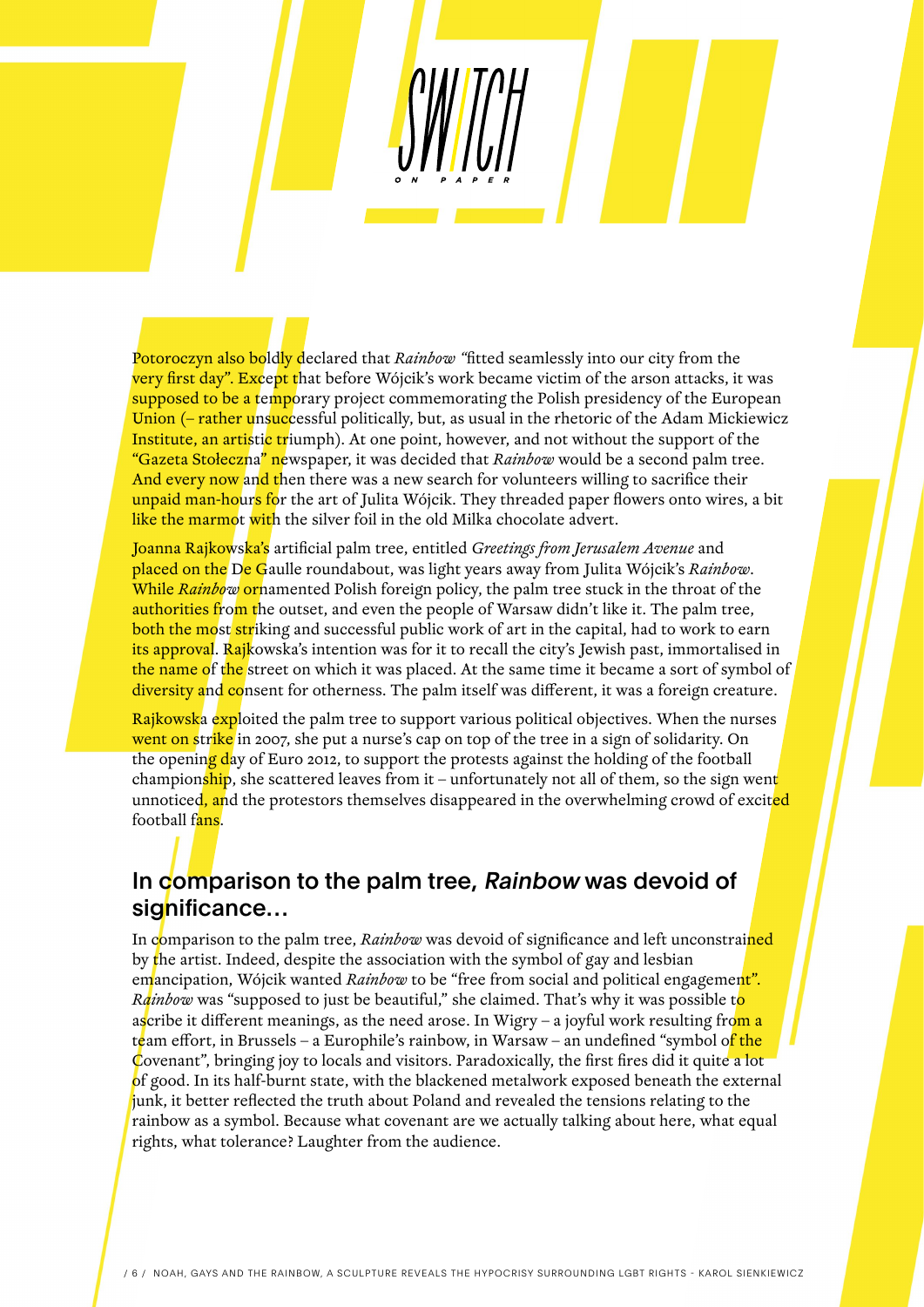As early as March 2013, Hanna Kozłowska wrote about the attacks on *Rainbow* by PiS politicians, then in opposition, in *The New York Times*, precisely in the context of the rights of gay and lesbian people. The radical right-wing and nationalists saw Wójcik's work as a provocation and an insult to Catholics – precisely because the rainbow flag is a symbol of the LGBTQ movements. As a result, activists in turn began to identify with *Rainbow* even more strongly.

In those years, if the LGBTQ issue was raised in public discourse, it was still in rather negative contexts. At the time, Anna Grodzka and Robert Biedroń, respectively, Poland's first openly transgender and gay MPs, were taking their seats in the national parliament. On that occasion, former president Lech Wałęsa, the legend of "Solidarity", took the liberty of making an openly homophobic comment, musing about a gay bench ghetto in the Parliament and suggesting the homosexual MPs sit in the back benches, "or even farther, behind a wall". Wałęsa's homophobia actually lost him the street in his name in San Francisco. Meanwhile, Warsaw had its rainbow.

#### The nature of the first fires was, however, never explained...

The nature of the first fires was, however, never explained, and it isn't clear if there was homophobic intent. The situation changed radically after Independence Day in 2013, when TV Republica broadcast its coverage of the nationalists' march with the burning arch in the background, and certain right-wing politicians and religious leaders defended the act of vandalism. Prior to that, both the artist and the Adam Mickiewicz Institute barely noticed that the "homo" rainbow had become a much more powerful symbol than just a rainbow – the Bi<mark>blical</mark> sign of a covenant between humans and God. Because a covenant with God isn't a particularly resonant topic, but the presence of gay and lesbian people in the public space and the fight for their rights are at the heart of the political debate.

The burning *Rainbow* in Zbawiciela Square made the front pages of newspapers. "Faggots get out!" demanded Wojciech Cejrowski. Rafał Ziemkiewicz rejoiced that "the rainbow of the Third Republic is burning". The "W Sieci" weekly wrote of a "holy fire".

People began to poke flowers into the burnt skeleton of *Rainbow*, which from an act of mourning quickly morphed into its caricature. Even the Swedish ambassador followed in the singer Edyta Górniak's footsteps. It turned out that mourning for *Rainbow* required similar gestures as the death of Princess Diana. We found ourselves in a deadlock. As a victim, the Rainbow had to be mourned, and then rebuilt. The problem of homophobic violence went unspoken.

It would indeed be absurd for a country whose laws treat gay and lesbian people as secondclass citizens to promote a symbol of the fight for the rights of the LGBTQ community. But when nationalists attacked *Rainbow*, it couldn't be left undefended. That's why even Hanna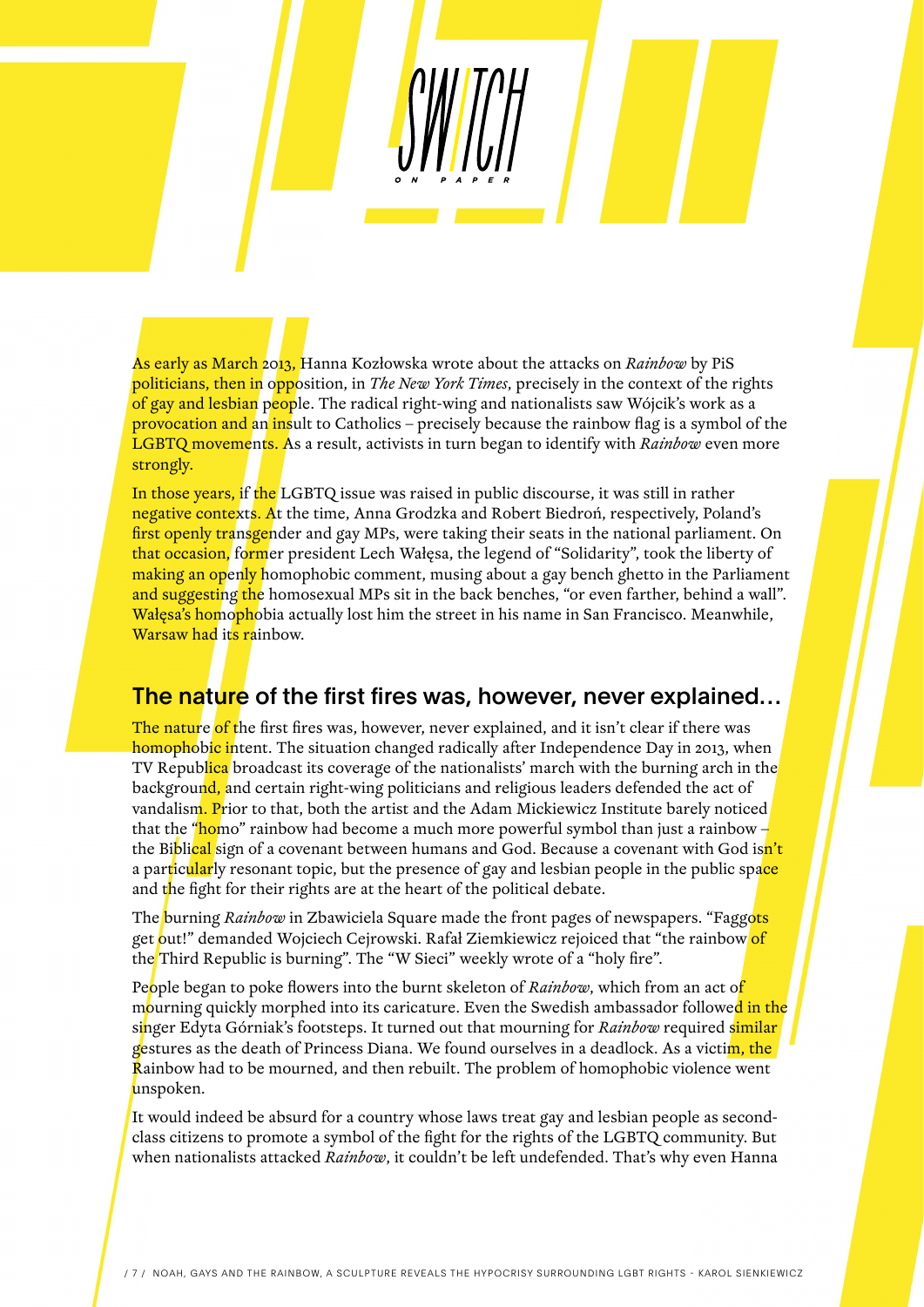Gronkiewicz-Waltz, then Mayor of Warsaw, defended it, and promised to rebuild it after every conflagration. That kind of declaration was made by a politician who throughout her time in office was unable to make as simple a gesture of solidarity as to raise the rainbow flag over the town hall on the day of the Equality Parade, not to mention granting it her patronage.

The situation was more than paradoxical. The nationalists set fire to one *Rainbow*, the "homo" one – as Mr Kownacki MP claimed – while the *Rainbow* rebuilt by the artist, the Adam Mickiewicz Institute and the city authorities was a different one  $-$  a biblical-Europhile one.

The act of vandalism was criticised, but the criticism passed over the fact that this was an act of violence against gays and lesbians, that it was violence driven by homophobia. The reaction to the fires thereby resembled the reaction of law enforcement bodies to hate crimes motivated by homophobia or transphobia. In Poland, LGBTQ people are not protected by criminal law. When they report a hate crime, in most cases the police does not note the fact that it was related to their sexual orientation or gender identity. And LGBTQ people are victims of crime twice as often as the average Pole. The burning of *Rainbow* also recalled that.

#### It was an open secret that an actual gay or lesbian piece...

It was an open secret that an actual gay or lesbian piece of art in the public space would have no right to exist in Warsaw. It's enough to recall the kind of attacks levied against the *Let them see us* initiative, when Karolina Breguła's photos of gay and lesbian couples holding hands were displayed in Polish cities. It's enough to recall the fate of the mural commissioned by the Museum of the Warsaw Uprising in 2011 by Karol Radziszewski, one of the first openly gay Polish artists, overtly raising the subject of homosexuality in his art.

Radziszewski's mural was supposed to appear on the wall surrounding the museum, turning it into a kind of outdoor gallery. When it was discovered that the line drawing of massed figures against the white background, in the artist's characteristic style, showed the naked male torsos of the insurgents, the management rejected it without explanation. It wasn't about the artistic values of the mural, it was to avoid the legendary Polish fighters possibly being the object of the male-on-male desires of the gay artist.

Previously, Wilhelm Sasnal had managed to slip a gay motif onto the same wall, albeit covertly, when in 2007 he painted some sweet yet sinister pansy-skulls, which quickly ended up on the museum's paraphernalia. As he himself later explained, the word pansy in English was once a pejorative term for a homosexual.

Julita Wójcik didn't want to create a piece of queer art. Evidently, neither she nor the cultural decision-makers realised the power of the rainbow as a symbol of the LGBTQ movement, both in Brussels and in Poland. The rainbow flag was designed in the 1970s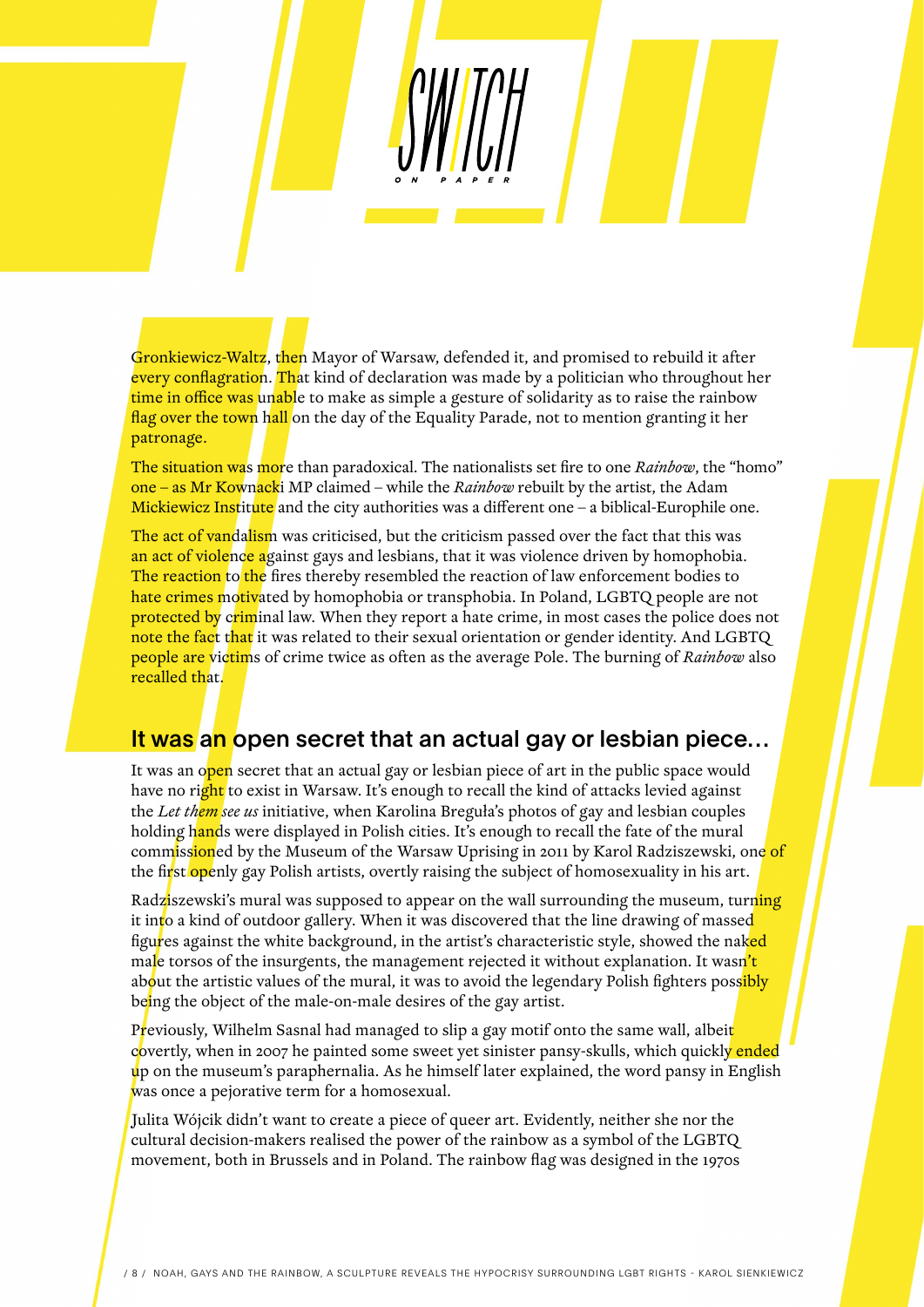by Gilbert Baker, an activist in San Francisco. Today it flies in gay districts and at pride parades the world over. There are rainbow pedestrian crossings in gay districts. Nowadays, the rainbow has unequivocal associations. And yet initially the artist even tried to argue in interviews that the LGBTQ symbol wasn't a rainbow, but the rainbow flag.

Discussions over the need to rebuild *Rainbow* headed in quite an absurd direction, and few people openly admitted that its burning was a homophobic attack, not so much against the artwork or artist as against the LGBTQ community. Weronika Czyżewska, head of the Citizens' Committee for the *Rainbow*, which aimed to raise funds to restore the installation, said: "What happened is that different groups appropriated the symbol for themselves, which led to discussions and arguments and unfortunately, this resulted in, among others, the events of 11 November on Zbawiciela Square".

Czyżewska, and she wasn't alone, was putting the cart before the horses. It wasn't gay and lesbian people with their symbols who provoked the aggression. Rather, the events of 11 November 2013 showed clearly what attitudes "different groups" had towards the symbol of equal rights for sexual minorities. Nobody had to appropriate anything. The symbol had existed for decades, after all – just as the conflict over the presence of LGBTQ people in the public space existed, as well as the problem of violence against that group, which manifested itself in full.

In the eyes of politicians, *Rainbow* became a symbol of opposition "against" (nationalists, vandalism), but when it was supposed to be "for" something, unfortunately all they could muster were nice-sounding general slogans. Because Noah didn't take any gay couples onto his Ark. What mattered in the Ark was procreation.

# Wójcik's Rainbow lived on

Wójcik's *Rainbow* lived on. It returned in April 2014, fitted with a special system of firefighting sprinklers, which still didn't protect it from several further arson attacks, including one on the day of the European elections, 25 May 2014. It was just becoming ever more  $\frac{q}{q}$ In June 2015, the Equality Parade marched past it. And in August 2015 *Rainbow* said goodbye to Plac Zbawiciela. It ended up in the collection of the Centre for Contemporary Art of the Ujazdowski Castle, and in practice – in storage.

By defending the rainbow as *Rainbow*, we let ourselves be manipulated into having to deal with vicarious topics and a series of arson attacks and reconstructions. The matter eclipsed the artistic intentions and aspirations of Julita Wójcik. It wasn't about the work of art, after all. Setting fire to the flowers on *Rainbow* wasn't targeting any kind of covenant with God, but a specific community – the gay and lesbian people in Poland. The conflict surrounding the piece wasn't about who it belonged to or whether gays and lesbians had exclusive rights to it. It was about which people and which values are the victims of violence.